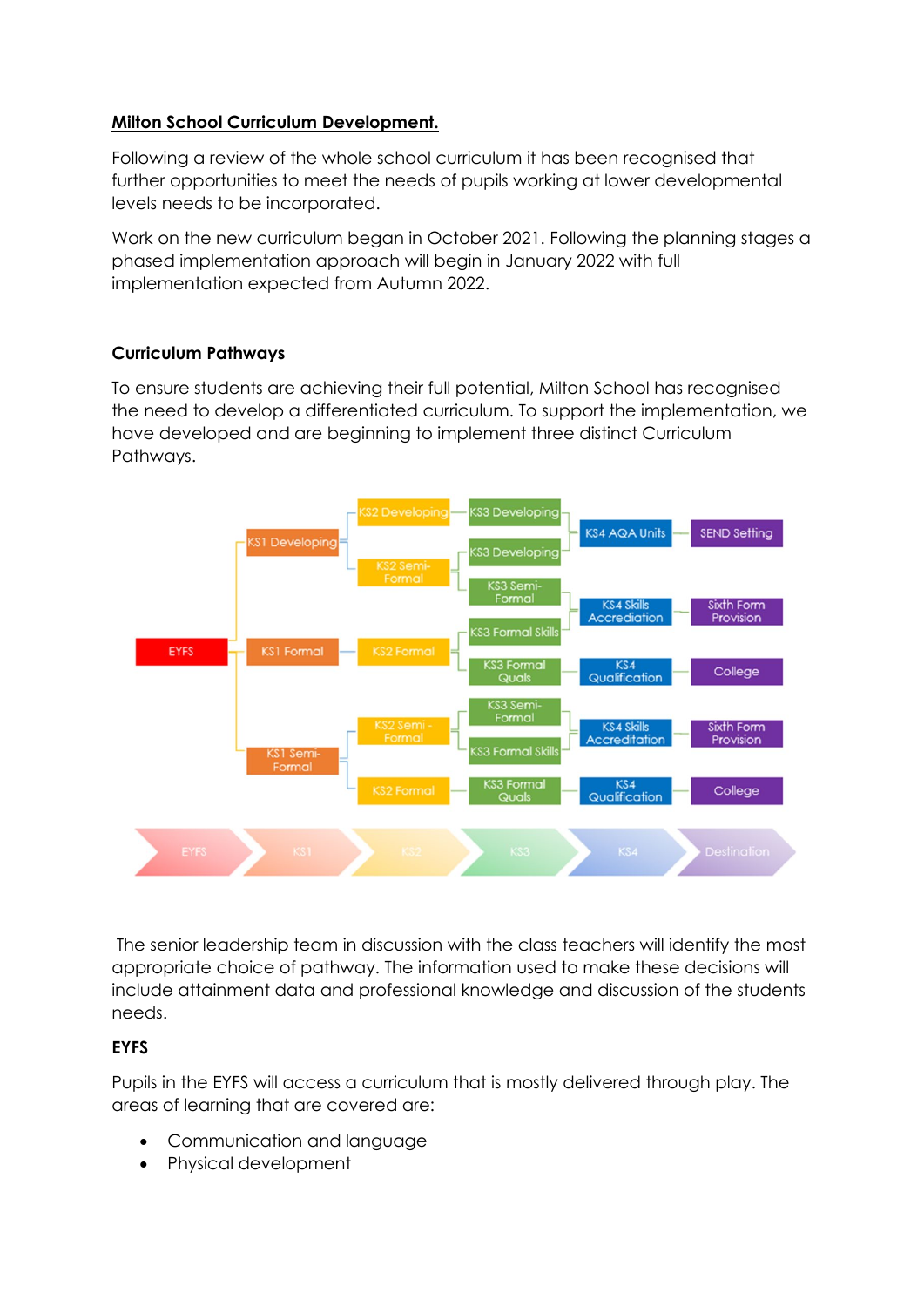- Personal, social, and emotional development
- Literacy
- Mathematics
- Understanding the world
- Expressive arts and desian

Assessments take place through observations by the class team. Development Matters and the Early Learning Goals framework are used to support the delivery of the EYFS curriculum.

#### **Developmental Curriculum**

The developmental curriculum continues to follow the EYFS areas:

- Communication and language
- Physical development
- Personal, social, and emotional development
- Literacy
- Mathematics
- Understanding the world
- Expressive arts and design

The developmental curriculum is being developed across the school and links to the EQUALS programme of learning. Student progress is assessed using a variety of approaches.

#### **Semi Formal Curriculum**

The semi-formal curriculum follows a cross-curricula approach including opportunities to extend learning into real life contexts ensuring that the learning is meaningful and not abstract. The subjects followed include:

- English
- Maths
- Integrated Studies (science, history, geography, art)
- RE
- Music
- Creativity
- PSHE
- Computing
- PE
- Learning for Life

The themes covered link to recommendations found in the National Curriculum that are matched to the pupils needs and interests.

Students following the semi-formal pathway are assessed on their progress using a variety of assessment tools.